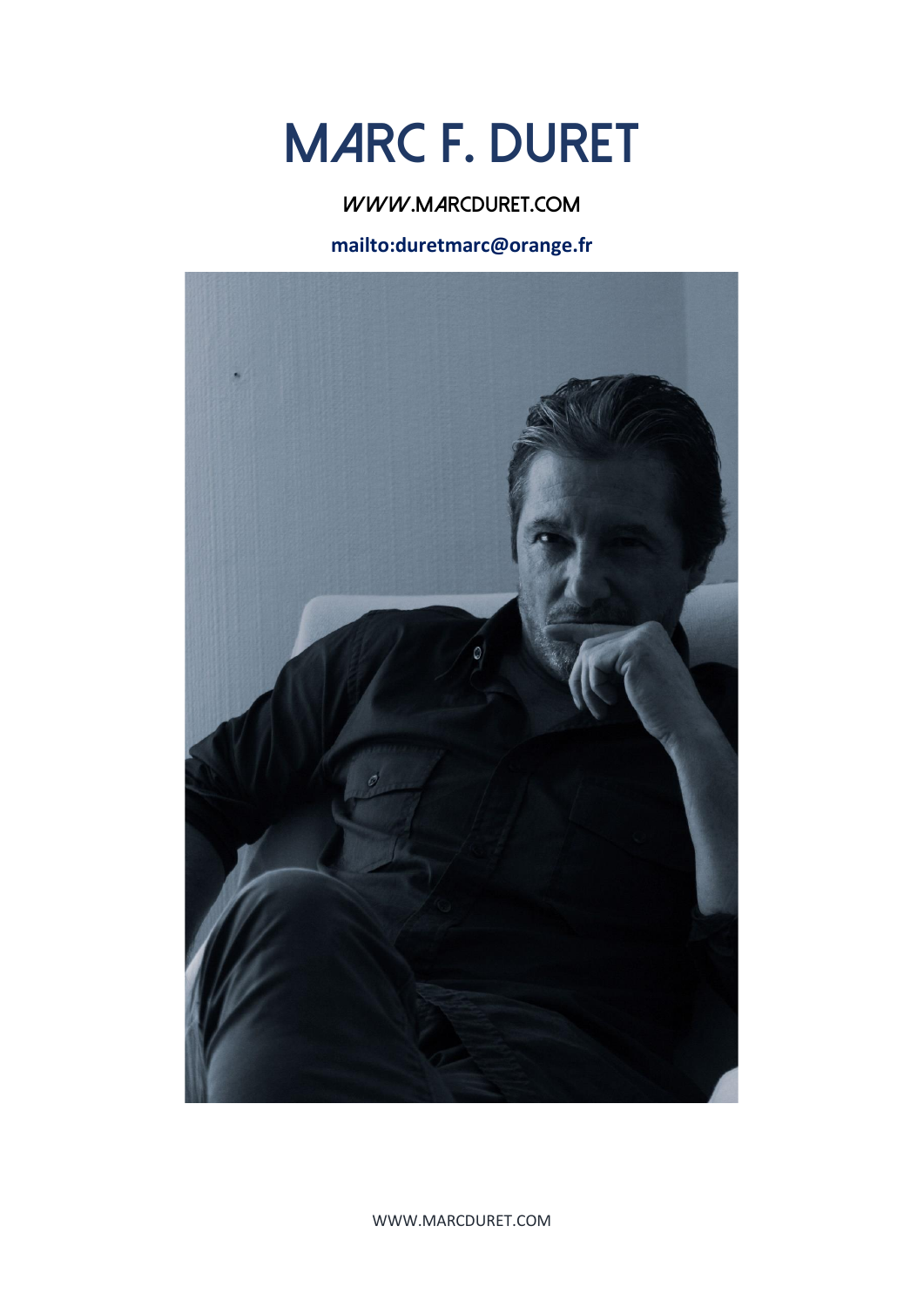Marc has worked with top directors like Luc Besson, Mathieu Kassovitz, Yann Kounen, Volker Schlöndorff, Fred zinnemann, Michael Haneke, Remy Watehouse, Claude Chabrol, Tom Fontana, Ronald D Moore or Metin Hüseyin...

Graduate from the National Dramatic Art Conservatory of Paris, Marc has pushed the gates of the Rose Brudford college (UK) and the Stella Adler Conservatory in New York City.

Revealed by Luc Besson in "the Big Blue", Cesar nominated for his performance in "Nikita", Marc traces his way through films like :"Heroin" G. Krawczick, "Hatred" M. Kassovitz or "Doberman" Y. Kounen.

In Italy he is Martino in Tonino Zangardi's "Getaway of love" and guest in "Il Comisario Maltese" Rai 1.

He shoots International Series as : "The man who lived at the Ritz" (NBC), "Star Hunter" (Canal+), "Dalziel & Pascoe" (BBC) Tom Fontana's « The Philanthropist » (NBC) & "Borgia" (Canal +) where he plays the machiavelic Cardinal G. Briconnet.

He then becomes the comical epicuran Minister Jo Duvernay in Ronald D Moore - Metin Hüseyin : "Outlander".

He portrays "Miltiades" in ancient greek for ARTE. And "Napoleon - A Russain campaign", a prestige Documentary/Fiction directed by Fabrice Hourlier.

In the movies, he is directed by Fred Zinnemann "Five days one summer". Gėrard Krawczyk "Héroïne", (International critic nomination), Michael Haneke "Code Unknown" with Juliette Binoche, Rémy Waterhouse "Mille Millièmes", Volker Schlöndorff "The Ogre" with John Malkovitch, "The third Day" B. Stora - Claude Chabrol.

He can be found on stage in France and abroad : in Peter Schaffer's "Bent", Chekhov's "On the High Road", Pirandello's"Six Characters in Search of an Author", Molière's"The Mischievous Tribulations of Scapin", Shakespeare's"Two Gentlemen of Verona" at the New York Albany Theater Department, and "The Seagull of Chekhov" at Rose Bruford College in England, " Dom Juan " by Henri de Montherlant at the Théâtre de la Madeleine in Paris, " Juste La Fin Du Monde " by Jean-Luc Lagarce directed by Joël Jouanneau at the Théâtre de La Colline, in " Le Tyran de Padoue " by Victor Hugo at the Théâtre National de Nice, or " Dracula " by Bram Stoker, " The Seagull of Chekhov ", " Cyrano de Bergerac " by Edmond Rostand...

He was nominated for a Molière award for " Les Grandes Personnes " at the Théâtre du Montparnasse in Paris.

Marc also participates in readings with the "Moving Parts Theater Group" directed by Stephanie Campion.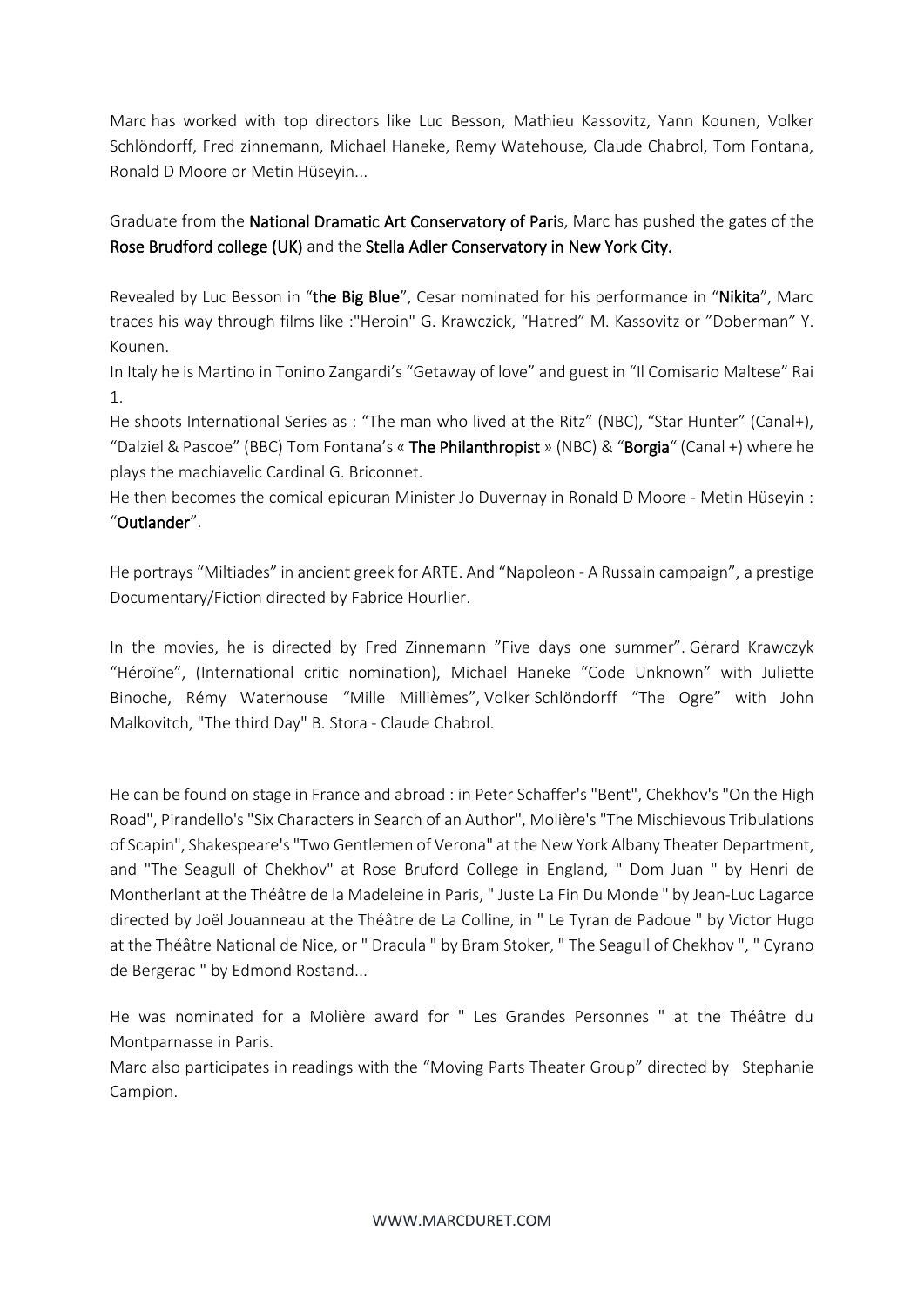# **ThEAtre**

- « L'été dernier à Tchoulimsk » A. Vampilov Jean Bouise T.N.P.
- « The Seagul » A. Chekhov Rose Brudford College Kent/England
- « Two Gentlemen of Verona » W. Shakespeare New York State University.
- « Six Characters in search of an author » Pirandello N.Y.S. University
- « Bent » Peter Schaeffer N.Y.S. University
- « The Mischievous Trickeries of Scapin » Molière N.Y.S. University
- « Les Hommes naissent tous Ego » Jean-Claude Cotillard Théâtre du Montparnasse Paris
- « Les Grandes Personnes »' Olivier Dutaillis. Poche Montparnasse. Paris (Nominee Molières 1995 - Jean-Jacques Gauthier Award)
- « Dom Juan » Henri de Montherland CDN Loire-Atlantique. Théâtre de La Madeleine Paris.
- « Europe » David Greig Stéphanie Loïc. CDN de Thionville Salle Gérard Philippe - St Denis
- « Juste la fin du monde » J. L. Lagarce J. Jouanneau. Théâtre/Vidy Lausanne Théâtre de la Colline.
- « Mariage en Blanc » Roberto Cavosi Pierre Santini. Théâtre Mouffetard Théâtre de l'œuvre Paris
- « Les Petits Carrés » Valérie Lévy Wally Bajeux Création Avignon 2006
- « Journalistes » Pierre Notte Jean-Claude Cotillard Théâtre Tristan Bernard
- « La Mouette » Anton Chekhov Trigorine Filip Forgeau Compagnie du Désordre
- « Cyrano de Bergerac » Edmond Rostand Cyrano Théâtre de Verdure Nice
- « Le Tyran de Padoue » Victor Hugo Le Tyran Théâtre National de Nice
- Lectures de Prix Nobels de littérature Théâtre Mouffetard
- Direction Annie Romand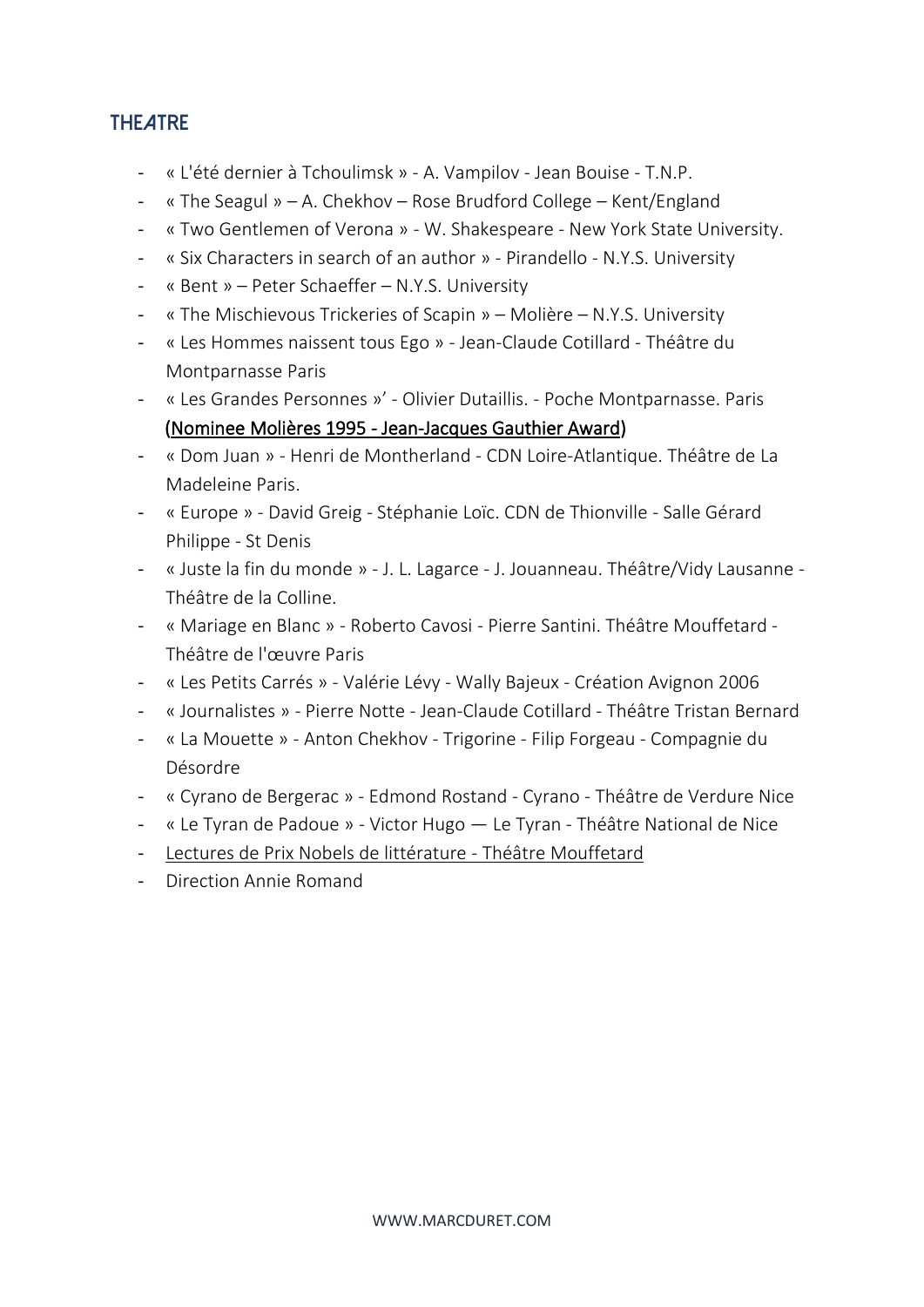# **CinEma**

- Une robe noire pour un tueur José Giovanni
- Five Days One Summer Fred Zinnemann
- Le Grand Bleu Luc Besson
- Nikita Luc Besson (Nominee César 1991)
- Faut-il aimer Mathilde ? Edwin Bailly
- La Haine Matthieu Kassovitz (Prix de la mise en scène Cannes)
- Dobermann Yann Kounen
- L'Ogre Völker Schlondorff
- Héroïnes Gérard Krawczyck
- Les Grandes Bouches Bernie Bonvoisin
- Code Inconnu Michäel Heineke
- L'amour en suspens Hermann Van Eyken
- Corps à Corps François Hanss
- Mille millièmes Rémy Waterhouse
- Virgil Mabrouk El Mechri
- Beyond the Mexique bay Jean-Marc Rousseau
- Comme les autres Vincent Garanq
- L'esigenza di unirmi ogni volta con te Tonino Zangardi Italie
- Les Tuches O. Baroux
- Envol Fred Cerulli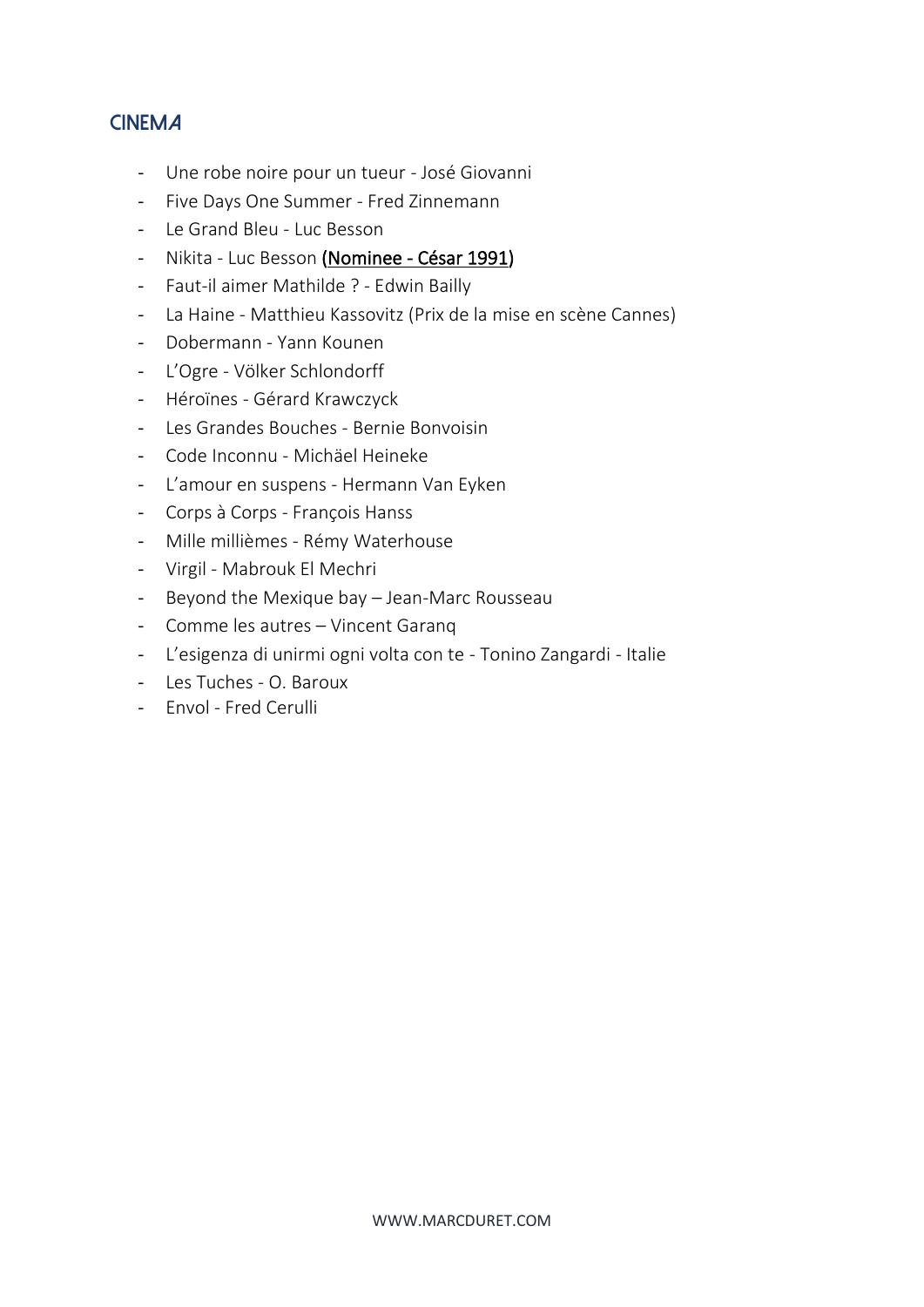#### **TElEvision**

- One Life To Live ABC New York City
- Orages d'été Tf1
- The Man Who Lived At The Ritz NBC New-York
- An Advancement of Learning BBC London
- Les grandes personnes France 2
- Chassés croisés FR 2
- Micro-climat Canal +
- Un ange passe France 2
- Fugues France 2 RTB
- Star-Hunter Danforth Studio LTD. NBC Canal +
- La maîtresse du corroyeur FR3
- Docteur Dassin FR3
- Mariés ou presque FR2
- Groupe Action Douanes FR2
- Les Toqués Laurence Katrian TF1
- Le Troisième Jour Bernard Stora Coup de cœur/Claude Chabrol/Luchon
- Napoléon Napoléon La campagne de Russie Arte
- Philanthropist London Tom Fontana Netflix
- Borgia Tom Fontana NYC Canal+ Netflix
- Outlander Ron Moore England Netflix
- De L'autre Coté D. Bivel FR2
- Ils étaient dix Pascal Laugier M6

# **STAGE DIRECTING**

- « Poivre de Cayenne » René de Obaldia Casino de Nice
- « On the high road » Anton Chekhov NYS University
- « Confidences dans les étrier » E. de Prade Théâtre Le Temple/Paris Théâtre de la Cité/Nice
- « Strip Poker » Martinelli Théâtre de Ménilmontant Théâtre Comédia Paris
- « Cyrano de Bergerac » E. Rostand Théâtre/Verdure Théâtre Francis Gag Théâtre de la Tour/Nice
- « Enracinés » Théâtre du Nord-Ouest Comédie Nation Paris